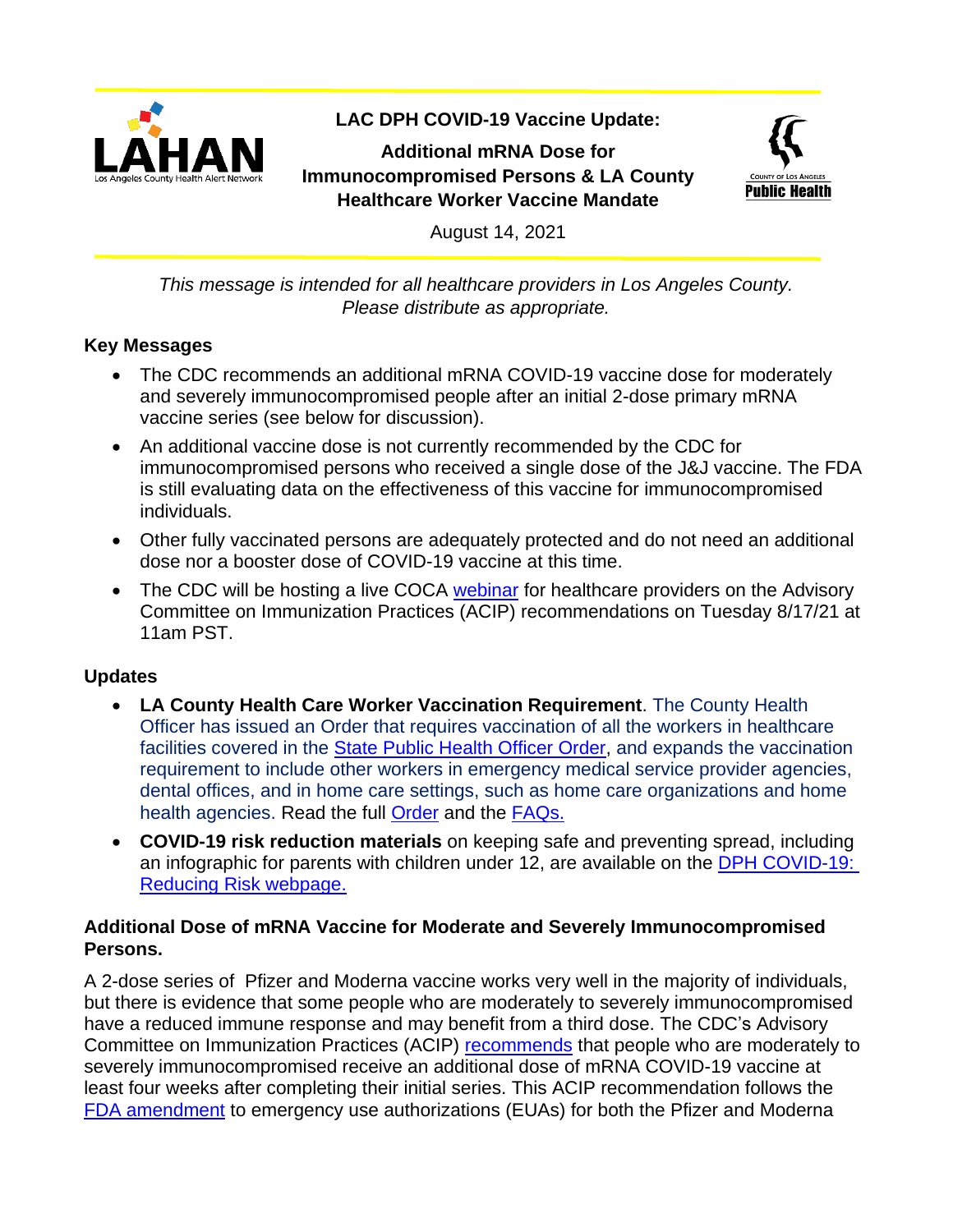vaccines to allow for the use of an additional vaccine dose for certain immunocompromised individuals.

For public health purposes, the CDC states that immunocompromised persons are still considered fully vaccinated > 2 weeks after completing a primary vaccine series (i.e., 2-dose Pfizer or Moderna vaccine series or a single dose of the Janssen vaccine). However, an additional third dose should be considered for people with moderate to severe immune compromise due to a medical condition or receipt of immunosuppressive medications or treatments. These conditions and treatments include but are not limited to:

- Active treatment for solid tumor and hematologic malignancies
- Receipt of solid-organ transplant and taking immunosuppressive therapy
- Receipt of CAR-T-cell or hematopoietic stem cell transplant (within 2 years of transplantation or taking immunosuppression therapy)
- Moderate or severe primary immunodeficiency (e.g., DiGeorge syndrome, Wiskott-Aldrich syndrome)
- Advanced or untreated HIV infection
- Active treatment with high-dose corticosteroids (i.e., ≥20mg prednisone or equivalent per day), alkylating agents, antimetabolites, transplant-related immunosuppressive drugs, cancer chemotherapeutic agents classified as severely immunosuppressive, tumor-necrosis (TNF) blockers, and other biologic agents that are immunosuppressive or immunomodulatory.

Additional information for providers regarding the level of immune suppression associated with a range of medical conditions and treatments can be found:

- ACIP: [General Best Practice Guidelines for Immunization-Altered Immunocompetence](https://www.cdc.gov/vaccines/hcp/acip-recs/general-recs/immunocompetence.html)
- CDC: [Yellow Book-Immunocompromised Travelers](https://wwwnc.cdc.gov/travel/yellowbook/2020/travelers-with-additional-considerations/immunocompromised-travelers)
- IDSA: [Clinical Practice Guideline for Vaccination of the Immunocompromised Host](https://academic.oup.com/cid/article/58/3/e44/336537)

The CDC has updated COVID-19 vaccine [clinical considerations](https://www.cdc.gov/vaccines/covid-19/info-by-product/clinical-considerations.html) to include a new section on the [considerations for use of an additional mRNA COVID-19 vaccine](https://www.cdc.gov/vaccines/covid-19/clinical-considerations/covid-19-vaccines-us.html?CDC_AA_refVal=https%3A%2F%2Fwww.cdc.gov%2Fvaccines%2Fcovid-19%2Finfo-by-product%2Fclinical-considerations.html#considerations-additional-vaccine-dose) dose for [immunocompromised persons.](https://www.cdc.gov/vaccines/covid-19/clinical-considerations/covid-19-vaccines-us.html?CDC_AA_refVal=https%3A%2F%2Fwww.cdc.gov%2Fvaccines%2Fcovid-19%2Finfo-by-product%2Fclinical-considerations.html#considerations-additional-vaccine-dose) Some key points include:

- The currently FDA-authorized COVID-19 vaccines are not live vaccines and therefore can be safely administered to immunocompromised people.
- The additional dose should be administered at least 28 days after the completion of the initial mRNA COVID-19 vaccine series.
- Ideally individuals should be vaccinated with the same vaccine as they received during their first and second dose but if that is not possible receiving a third dose with another mRNA vaccine is also acceptable.
- This additional dose recommendation is only for persons who are moderately or severely immunocompromised.

The CDC has also published a new page for consumers COVID-19 Vaccines for Moderately to [Severely Immunocompromised People.](https://www.cdc.gov/coronavirus/2019-ncov/vaccines/recommendations/immuno.html)